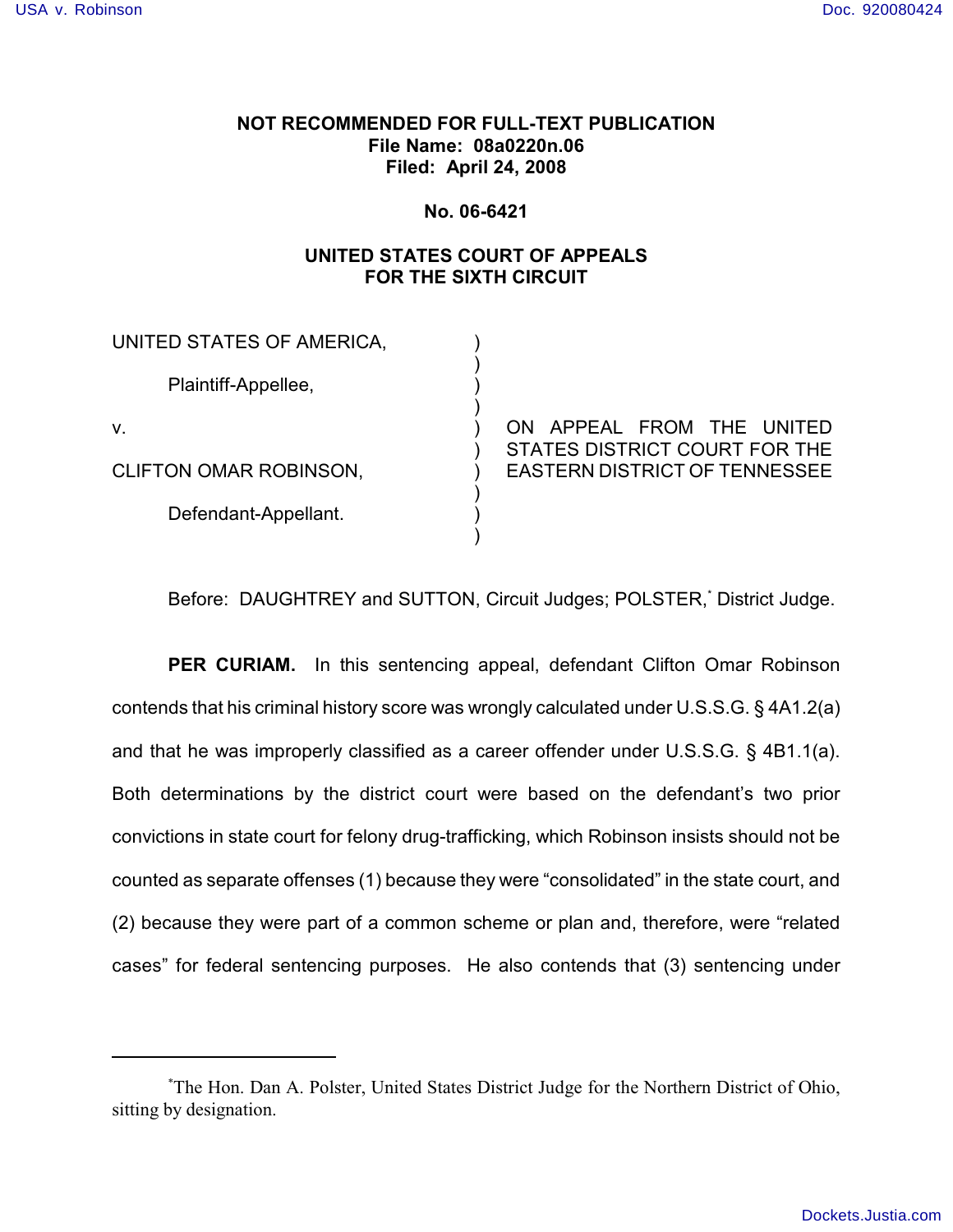U.S.S.G. § 4B1.1(a) violates the Sixth Amendment. We find no merit to these contentions and affirm the judgment of the district court.

Robinson's current conviction resulted from a search by police that turned up two bags of ecstasy pills, two one-ounce bags of cocaine, two sets of digital scales, multiple bags of marijuana, and a loaded Smith and Wesson 9mm semi-automatic pistol with ammunition in Robinson's home and 22 one-ounce bags of cocaine and \$11,000 in cash in his car. The cocaine totaled 617.7 grams.

Robinson was charged in a four-count indictment as a felon in possession of a firearm and for possession with intent to distribute more than 500 grams of cocaine, possession with intent to distribute marijuana, and possession of a firearm in furtherance of a drug-trafficking offense. He was permitted to plead guilty to the cocaine-possession count, without benefit of a plea agreement. Before sentencing, Robinson objected to the recommendation in the presentence report that he be classified as a career offender under § 4B1.1(a) of the guidelines and to the calculation of separate criminal history scores for his prior offenses. The district court overruled both objections, granted Robinson a twopoint reduction for acceptance of responsibility, and sentenced him to 292 months' imprisonment, the lowest sentence in the applicable guideline range.

The defendant did not contest the existence of his two prior felony drug convictions, both of which were for possession of cocaine for resale. The first offense occurred in December 1999 and the second in March 2000, while Robinson was on bond following his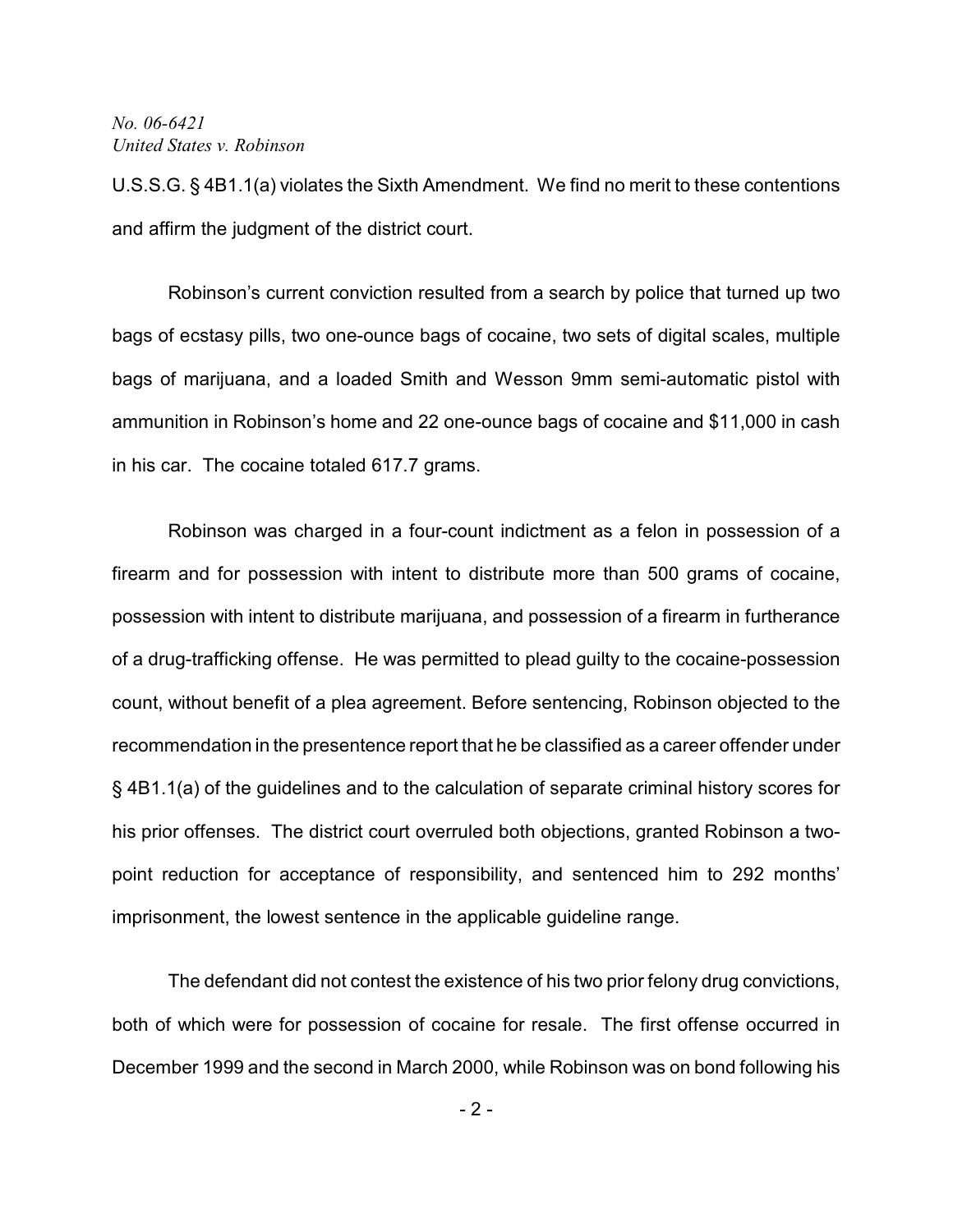December arrest. He was convicted on both charges in October 2000 and sentenced to concurrent terms of eight years on each charge. Robinson cites Tennessee Code Annotated § 40-20-111 for the proposition that because he was on bond at the time of the second arrest, the state court was under a statutory obligation to impose consecutive sentences. He contends that by ordering concurrent sentencing instead, the state court implicitly intended to treat the two offenses as a consolidated sentence that should now be counted as a single sentence for purposes of calculating his criminal score under U.S.S.G. § 4A1.2(a)(2)(B). Moreover, he argues that because the two offenses were part of a common scheme or plan, they should be considered "related cases" under U.S.S.G. § 4A1.2(a)(2) and "treated as one sentence." *Id.* If the defendant were correct, he would not be eligible for sentencing as a career offender under section 4B1.1(a) and would be entitled to a new sentencing hearing. Unfortunately for the defendant, he is plainly incorrect with regard to both contentions.

Although the two state sentences were subject to consecutive sentencing under T.C.A. § 40-20-111(b), the imposition of concurrent sentences can best be viewed as an error in Robinson's favor; any such error is immaterial for federal sentencing purposes under U.S.S.G. § 4A1.2(a)(2). That guideline requires that in calculating the defendant's criminal history score, the convictions must be scored individually, as two separate sentences in "unrelated cases," because they were for offenses that "were separated by an intervening arrest." U.S.S.G. § 4A1.2(a)(2) application note 3 (2005). *See also United States v. Gale*, 468 F.3d 929, 935 (6th Cir. 2006) ("[b]ecause [defendant] was arrested for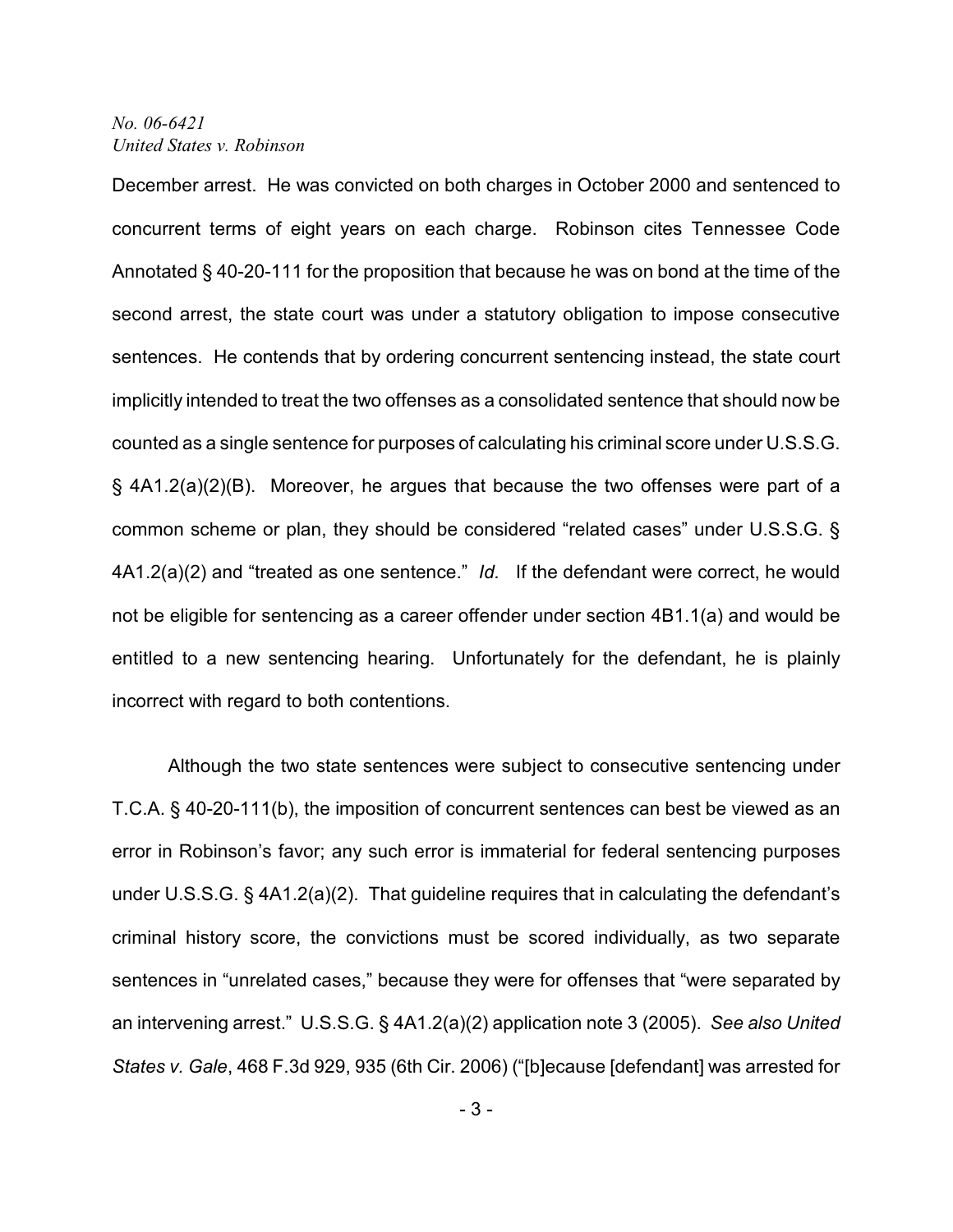one offense prior to committing another one, he cannot argue that the offenses were 'otherwise' related").

Even if we were to consider whether the defendant's offenses were otherwise related, we would conclude that they were not. The defendant has not produced an order of consolidation from the state court, despite whatever implications may arise from the concurrent sentencing order entered there. *See United States v. Horn*, 355 F.3d 610, 614 (2004) ("we require some explicit indication that the trial court intended to consolidate the prior convictions"). As we have observed, "cases are not consolidated when the offenses proceed to sentencing under separate docket numbers, cases are not factually related, and there was no order of consolidation." *United States v. Coleman*, 964 F.2d 564, 567 (6th Cir. 1992). The record in this instance meets none of the prerequisites. Moreover, the fact that Robinson was charged with the same offense twice within a three-month period does not establish that the offenses were part of a common scheme or plan. As we have previously noted, "similar substantive crimes committed on different dates involving different victims are not considered related even if each 'was committed with the same purpose or common goal'." *United States v. Martin*, 438 F.3d 621, 638 (6th Cir. 2006) (quoting *United States v. Irons*, 196 F.3d 634, 640 (6th Cir. 1999) (finding that "[n]either close geographic [n]or temporal proximity commands a finding that the defendant jointly planned the crimes")).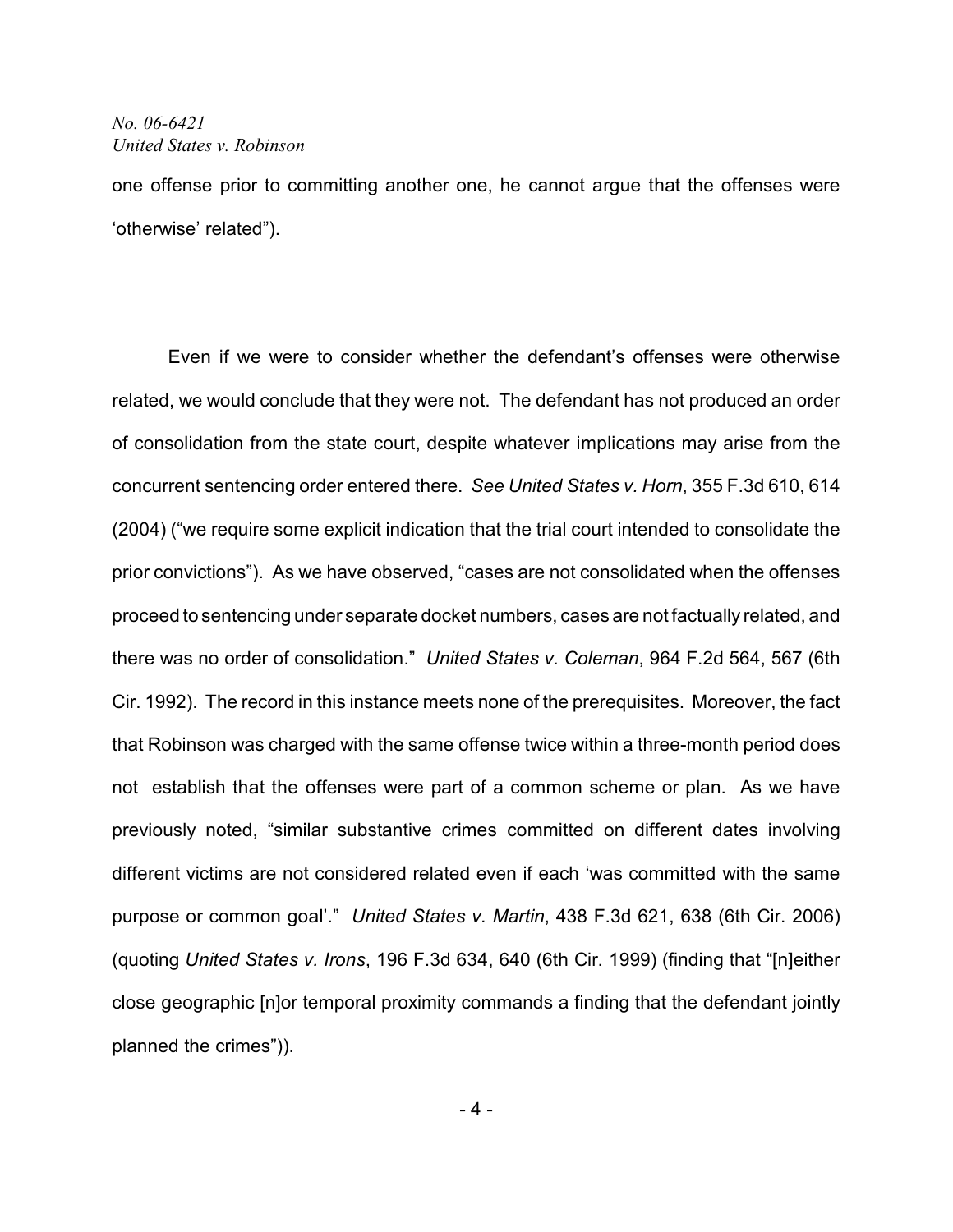Without question, Robinson was properly sentenced as a career offender. Under

U.S.S.G. § 4B1.1, career offender status applies if:

(1) the defendant was at least eighteen years old at the time the defendant committed the instant offense of conviction;

(2) the instant offense of conviction is a felony that is either a crime of violence or a controlled substance offense; and

(3) the defendant has at least two prior felony convictions of either a crime of violence or a controlled substance.

The presentence report establishes that Robinson was 24 years old when he committed his most recent offense, which resulted in a felony conviction for a controlled substance offense, and that he had a record of two prior felony convictions involving controlled substances. Moreover, those prior convictions were properly "counted separately under the provisions of  $\S$  4A1.1(a), (b), or (c)." U.S.S.G.  $\S$  4B1.2(c).

Finally, we reject the defendant's challenge to the constitutionality of his careeroffender classification under the Sixth Amendment. Despite Justice Thomas's dissatisfaction with the rule in *Almendarez-Torres v. United States*, 523 U.S. 224 (1998), as expressed in his separate opinion in *Shepard v. United States*, 544 U.S. 13, 27 (Thomas, J., concurring), the Supreme Court's decision in *United States v. Booker*, 543 U.S. 220 (2005), has not disturbed the holding in *Almendarez-Torres* that "prior convictions need not be treated as an element of the offense for Sixth Amendment purposes." *James v. United States*, 127 S.Ct. 1586, 1600 n.8 (2007). On the contrary, as we have recognized, "the Supreme Court has uniformly excepted 'the fact of a prior conviction' from